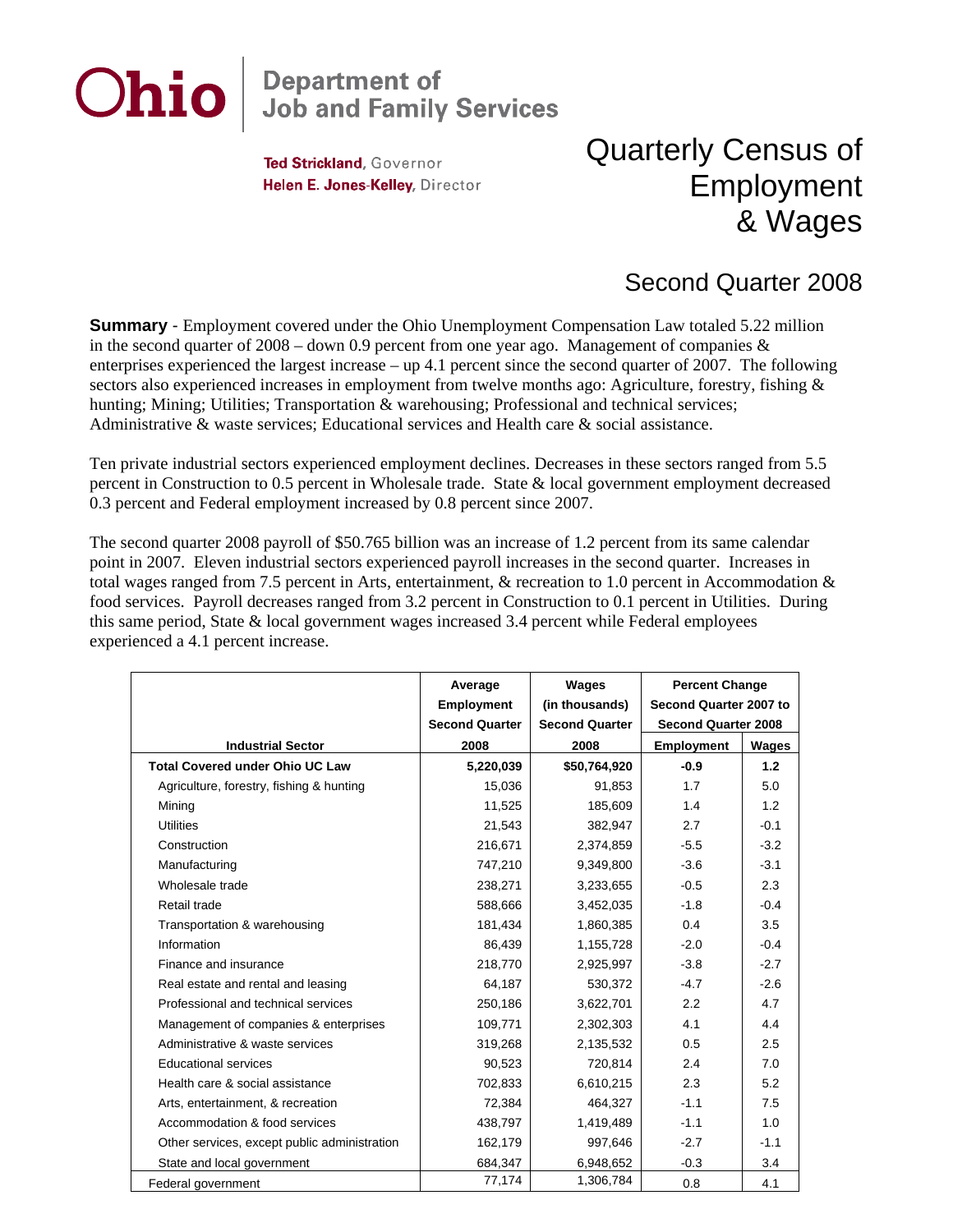Two of Ohio's ten largest counties experienced employment increases from their second quarter 2007 levels – 0.9 percent in Butler County and 0.3 percent in Summit County. Cuyahoga, Franklin, Hamilton, Lorain, Lucas, Mahoning, Montgomery, and Stark Counties all suffered employment declines from one year ago with drops ranging from 3.1 percent in Montgomery County to 0.2 percent in Lorain County.

Seven of the ten largest counties experienced payroll increases since 2007. Payroll gains ranged from 5.1 percent in Butler County to 0.2 percent in both Franklin and Lorain Counties. Lucas, Mahoning and Montgomery Counties all experienced payroll decreases since the second quarter of 2007.

|                                        | Average<br><b>Employment</b> | Wages<br>(in thousands) | <b>Percent Change</b><br>Second Quarter 2007 to<br><b>Second Quarter 2008</b> |        |
|----------------------------------------|------------------------------|-------------------------|-------------------------------------------------------------------------------|--------|
|                                        | <b>Second Quarter</b>        | <b>Second Quarter</b>   |                                                                               |        |
| County                                 | 2008                         | 2008                    | <b>Employment</b>                                                             | Wages  |
| <b>Total Covered under Ohio UC Law</b> | 5,220,039                    | \$50,764,920            | $-0.9$                                                                        | 1.2    |
| <b>Butler</b>                          | 147,809                      | 1,429,072               | 0.9                                                                           | 5.1    |
| Cuyahoga                               | 725,985                      | 8,070,030               | $-1.2$                                                                        | 1.6    |
| Franklin                               | 670,354                      | 7.040.515               | $-1.1$                                                                        | 0.2    |
| Hamilton                               | 511,193                      | 5,880,364               | $-0.3$                                                                        | 2.6    |
| Lorain                                 | 99,628                       | 875,967                 | $-0.2$                                                                        | 0.2    |
| Lucas                                  | 213,731                      | 1,997,100               | $-3.0$                                                                        | $-2.1$ |
| Mahoning                               | 101,862                      | 796,378                 | $-2.1$                                                                        | $-0.8$ |
| Montgomery                             | 257,420                      | 2,523,760               | $-3.1$                                                                        | $-3.0$ |
| <b>Stark</b>                           | 160,490                      | 1,372,368               | $-1.0$                                                                        | 1.9    |
| Summit                                 | 272,223                      | 2,709,929               | 0.3                                                                           | 1.9    |
| All other counties                     | 2,059,344                    | 18,069,437              | $-0.6$                                                                        | 1.6    |

The chart that follows presents the percentage of Ohio covered employment in each of the ten largest counties and all other counties combined. Ten of Ohio's 88 counties account for more than 60 percent of the state's covered employment.



**Percentage of Second Quarter 2008 Employment - Ten Largest Counties**